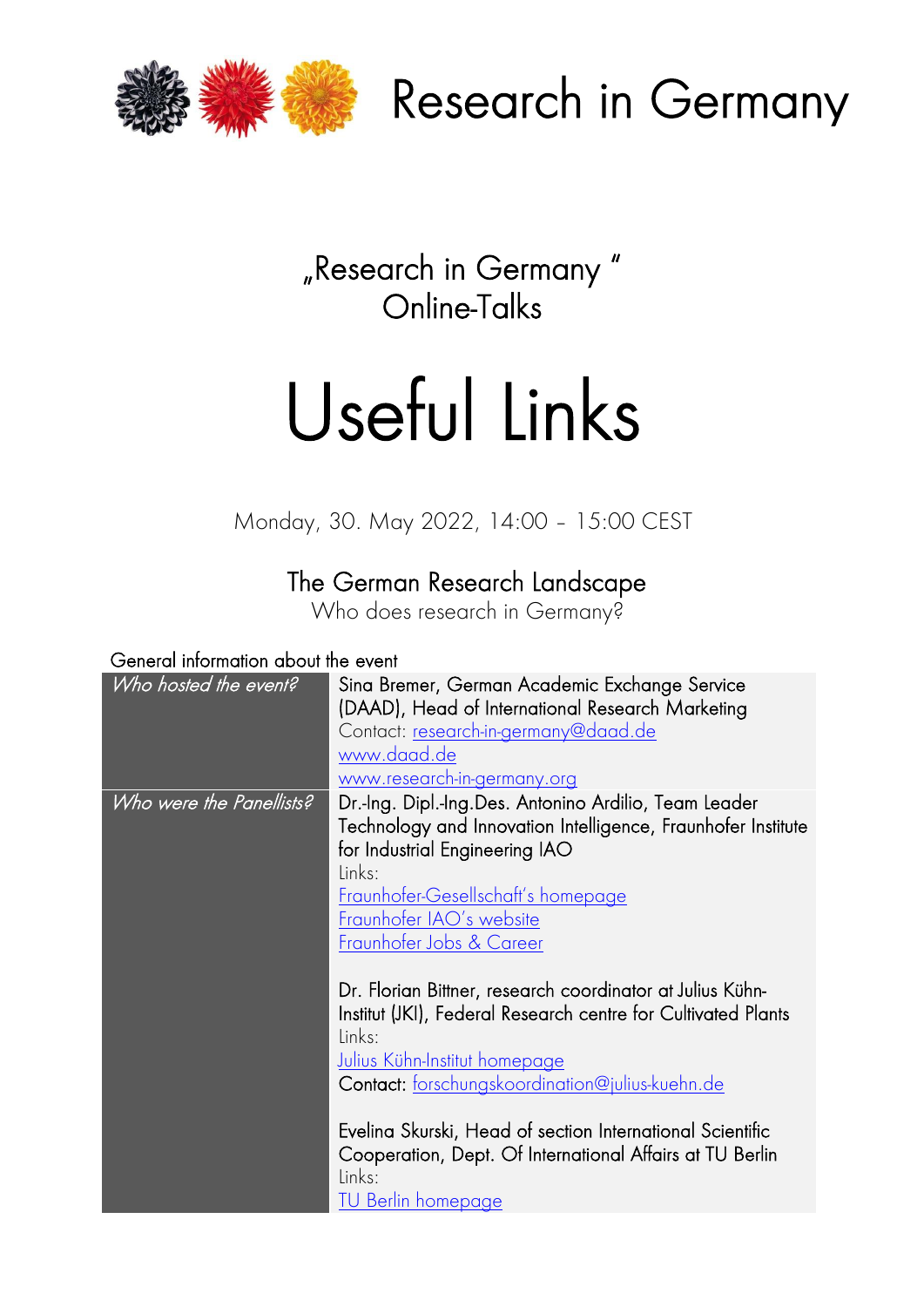Dr. Elke Loichinger, Head of Research Group Global and Regional Population Dynamics, The Federal Institute for Population research (BiB) Links: [BIB homepage](https://www.bib.bund.de/EN/Home.html) Dr.-Ing. Hendrik Schröder, Volkswagen AG, Group Innovation, Head of Mobility Systems & Powertrain **Solutions** Links: [Volkswagen Group Innovation](https://www.volkswagenag.com/en/group/group-innovation.html) [Volkswagen Career Opportunities](https://www.volkswagenag.com/en/career.html) [Open Hybrid Labfactory](https://open-hybrid-labfactory.de/)

## Useful Links:

Read more about federal institutions and departmental research here: [www.research-in-germany.org/federal-institutions](https://www.research-in-germany.org/en/research-landscape/research-institutes/federal-institutions.html)

The big four non-university research institutions: [The Helmholtz Association](https://www.helmholtz.de/en/) [Fraunhofer-Gesellschaft](http://www.fraunhofer.com/) [Max-Planck-Society](https://www.mpg.de/en) [Leibniz Association](https://www.leibniz-gemeinschaft.de/en/)

Research funding [www.research-in-germany.org/funding](http://www.research-in-germany.org/funding) [www.funding-guide.de](http://www.funding-guide.de/) [www.euraxess.de](https://www.euraxess.de/) [www.daad.de/hilde-domin-programme](https://www.daad.de/en/study-and-research-in-germany/scholarships/hilde-domin-programm/)

Download our brochure "Funding your research stay in Germany" [here.](https://www.research-in-germany.org/dam/jcr:46ea48d4-0f81-4756-ac80-d9ed5fe7abd4/DAAD_RIG_Funding_2021_22.pdf)

"Research in Germany"-Publications and brochures [www.research-in-germany.org/downloads](https://www.research-in-germany.org/downloads)

Useful contacts [www.diplo.de](http://www.diplo.de/) (German missions abroad) [www.daad.de/local](http://www.daad.de/local) (Offices abroad)

AN INITIATIVE OF THE



**Federal Ministry** of Education and Research